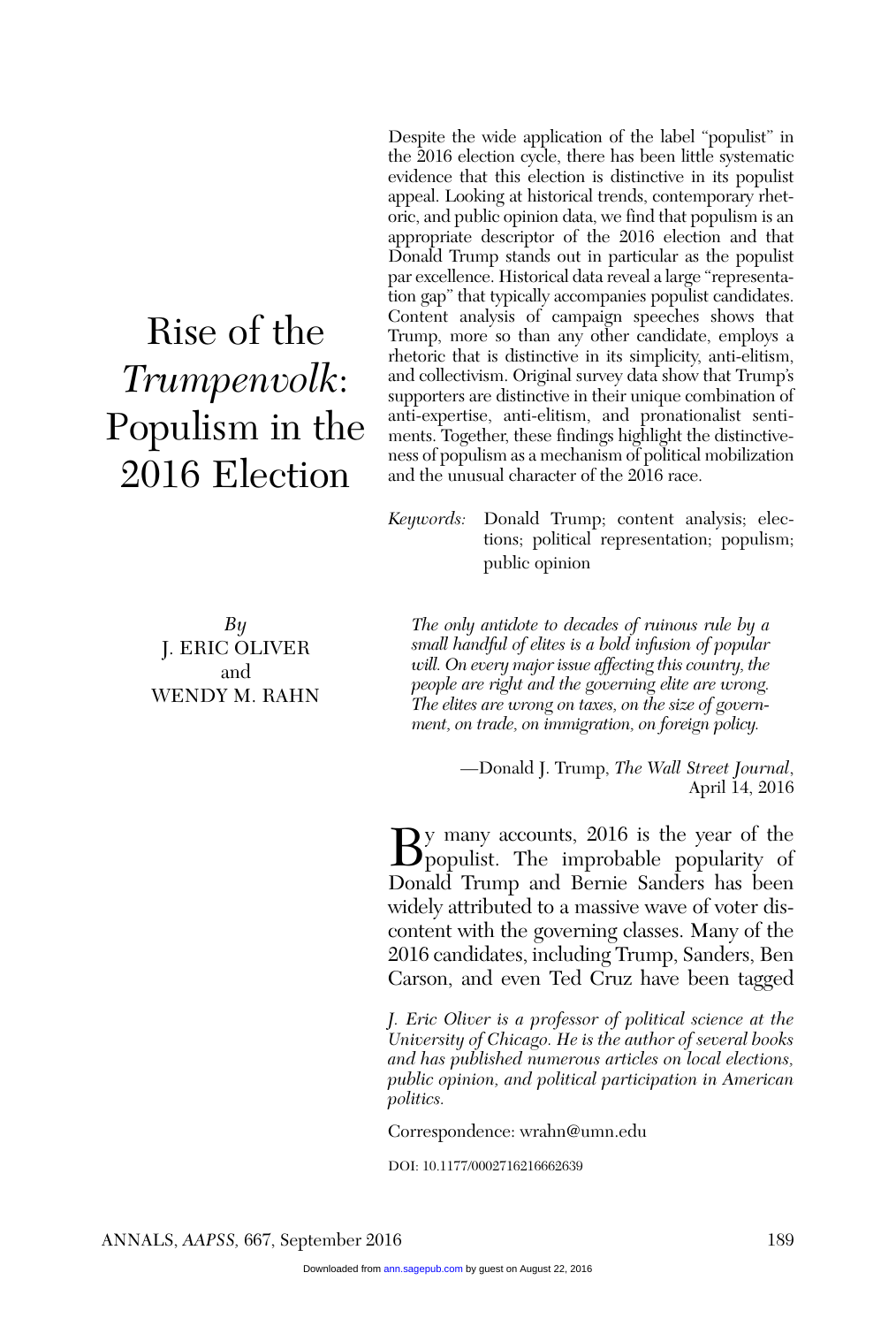with the populist label. But while the term populist gets widely applied, its meaning is often unclear. How, for example, can the same term describe both a Jewish, Democratic socialist senator from Vermont whose central concern is the billionaire class and a billionaire New York real estate developer whose central concern is illegal immigration? Can they both be populists? And, more importantly, how can the concept of populism help us to understand this unusual election?

Looking at historical trends, contemporary rhetoric, and public opinion, we suggest that not only is populism an appropriate descriptor of many aspects of the 2016 election but that one candidate stands out in particular as the populist par excellence. Exploiting a large "representation gap," Donald Trump has enjoyed a ripe opportunity to make a strong populist claim to the presidency. Trump capitalized on this by employing a rhetoric that is distinctive in its simplicity, antielitism, and high degree of collectivist language. Trump's supporters echo these sentiments, exhibiting a unique combination of anti-expertise, anti-elitism, and pronationalism. Unlike supporters of the other "populist," Bernie Sanders, Trump's supporters are also distinctive in their high levels of conspiratorial thinking, nativism, and economic insecurity. The year 2016 is indeed the year of the populist, and Donald Trump is its apotheosis.

#### What Is Populism?

Populism is a promiscuous term used to describe a diverse set of political movements around the world. It is applied equally to rightist parties in Europe, leftist movements in Latin America, and anticorruption crusaders in Asia.<sup>1</sup> In the 2016 election cycle, it has been used to characterize candidates as diverse as Sanders on the Left, Ted Cruz on the Right, and Trump somewhere in between. Given this diversity, does the concept of populism still have utility?

A rich body of comparative research suggests that it does. Despite their obvious differences, populist movements share many latent tendencies. At its core, populism is a type of political rhetoric that pits a virtuous "people" against nefarious, parasitic elites who seek to undermine the rightful sovereignty of the common folk. As a style of political communication, populism has several notable traits. Its tone is Manichean, casting politics as a bifurcated struggle between "the people," on one hand, and a self-serving governing class undeserving of its advantaged position, on the other. Its goal is restorative, replacing the existing corruption with a political order that puts the people back in their proper place and that is more faithful to their longings and aspirations. Its worldview is apprehensive, suspicious of any claims to economic, political, or cultural privilege; for populists, the good is found in the common wisdom of the people rather than the pretensions of the expert.2

*Wendy M. Rahn is a professor of political science at the University of Minnesota. Her research interests include public opinion, political participation, American political history, and food and health politics.*

NOTE: We are grateful for the research assistance of Aaron Coggins and Henry Fronk at the University of Minnesota.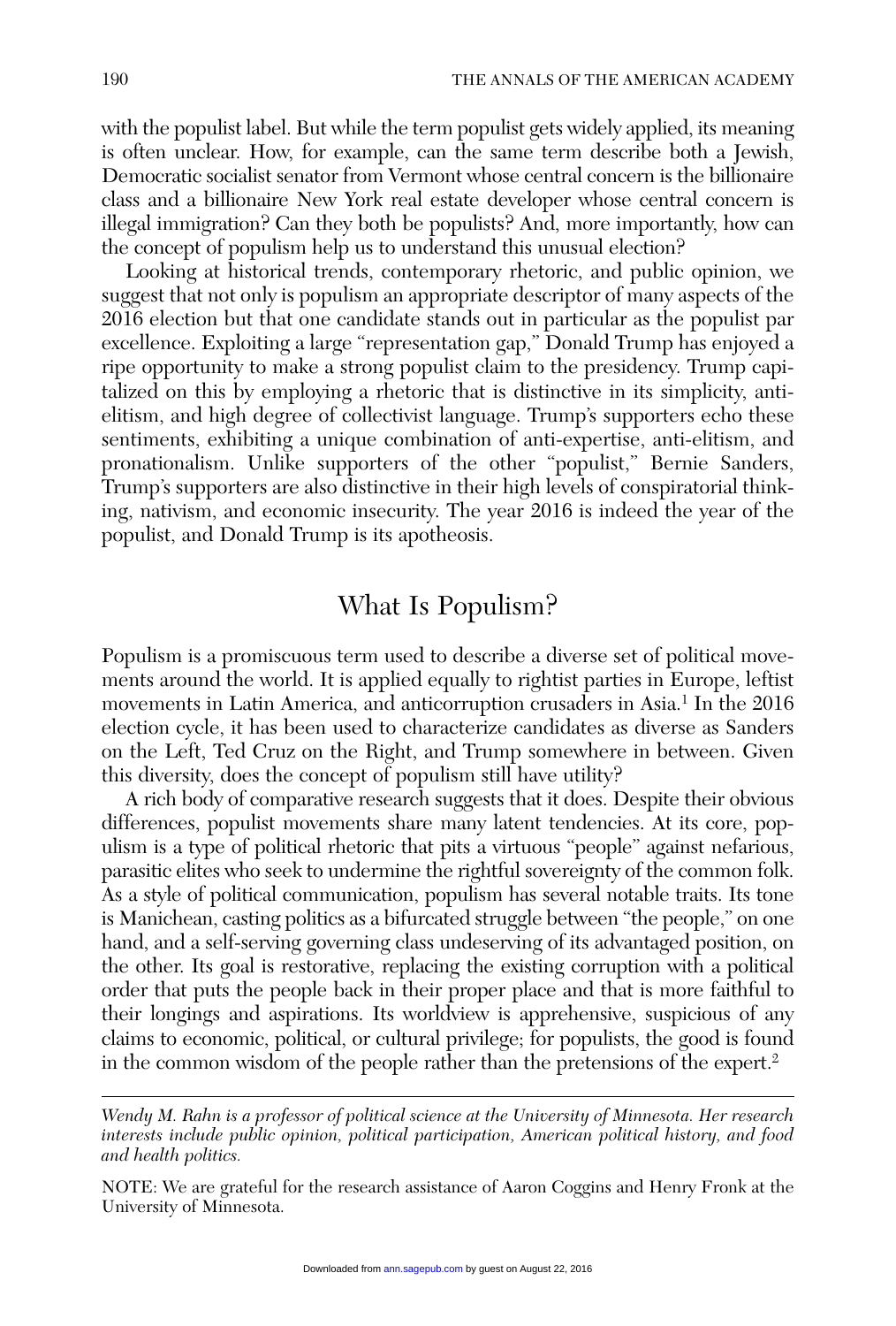But while denigrating economic or political elites is a relatively straightforward maneuver, it is often more challenging to endow the "people" with a real and meaningful existence. Populist politicians do this in a number of ways. They typically start broadly by defining the "people" as anyone who is not an elite. By conjuring the existence of a solidary people who share ill-treatment at the hands of the governing classes, populists seek to transcend cleavages based on class or region (Kazin 1995; Taggart 2000). "Populists in established democracies claim they speak for the 'silent majority' of 'ordinary, decent people' whose interests and opinions are (they claim) regularly overridden by arrogant elites, corrupt politicians, and strident minorities" (Canovan 1999, 5). Populism also defines the "people" by appeals to economic and social nationalism (Gerteis and Goolsby 2005; Jansen 2011). Here, the nation, or "heartland," is the primordial basis for a shared identity (Taggart 2000). This construction of a "we" is facilitated also by the invocation of the people's enemies, both internal and external—the "people" often come to know who they are by who they are not. Consequently, nativism and racism are common in populist appeals, particularly in those European democracies facing immigration pressure. Latin American populism, on the other hand, while more inclusive of a variety of groups (Mudde and Rovira Kaltwasser 2013), frequently draws on the anticolonial ideology of *Americanismo* as a way to draw a circle around the national "we" (Rovira Kaltwasser 2014).

Of course, nearly all democratic politicians seek to align themselves with "the people," which is partly why the populist label gets so widely applied. But populists do more than simply paint themselves on the side of the majority; they make populist rhetoric the center of their campaigns. Anti-elitism and collectivism are the sine qua non of their political existence. Their whole purpose is to challenge the dominant order and give voice to the collective will, goals that are infused with a sense of urgency by proclaiming that a crisis exists (Moffitt 2015; Pappas 2012; Rooduijn 2014b).

Toward this end, populists often employ a distinctive style, one that is simple, direct, emotional, and frequently indelicate (Canovan 1999; Albertazzi and McDonnell 2008; Moffitt and Tormey 2014). By flaunting the usual rules of engagement, the populist's lack of decorum contributes to followers' perceptions of authenticity, distinguishing the populist from the usual "typical politician." Like a "drunken guest" (Arditi 2005) with "bad manners" (Moffit and Tormey 2014), the populist disrupts the normal dinner table, much to the discomfort, even alarm, of the usual patrons.

This transgressive political style signals to the people that the populist politician will go to great lengths to protect her interests, even if it means bending or breaking the rules. To members of the establishment, however, the people-centric and pugnaciousness of the putative populist's rhetoric is demagoguery, successful only because its listeners harbor antidemocratic sympathies (Stanley 2008).3 But to many lay followers, the populist's distinctive antics provide a focal point to orient themselves, and criticism by established elites only serves to strengthen the bond between the leader and his or her followers (Panizza 2005).4 A common identity and a sense of linked fate emerge through shared attachment to the populist politician rather than interpersonal attachment to individual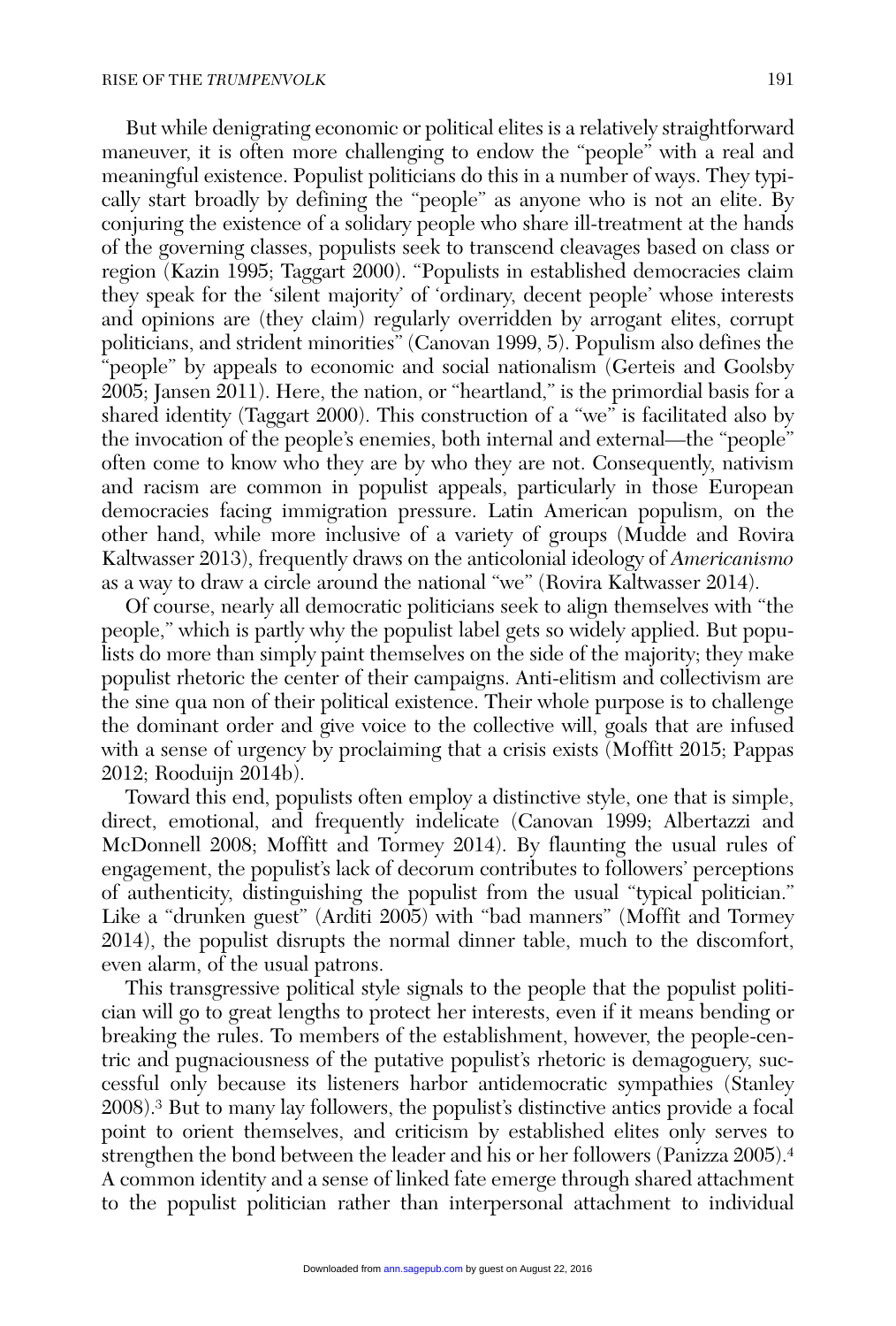group members. By "performing" populism, the psychological distance between populist leaders and their followers is reduced and the bonds among followers solidified.

Despite claiming to represent "the people," the populist's rhetoric is not uniformly embraced across the population. Certain types of people seem to be drawn to populism more than others. According to revisionist historians of the original Populist movement in the late nineteenth century, early American populists were anxious about their status in society, xenophobic, and prone to conspiracy theories (Hofstadter 1955).<sup>5</sup> Less pejoratively, Spruyt, Keppens, and Droogenbroeck (2016) contend that a somewhat similar syndrome is operative in contemporary European populism. They argue that globalization makes certain groups, particularly the less well-educated, insecure both about their labor market prospects and their status in society. Identifying with the "people" becomes a way to cope with the uncertainty and vulnerability of their precarious social position. Populism also allows the individual's problems to become grievances of "people like us," reducing individual responsibility and shifting blame outward. Yet despite the depth of comparative research, there are very few studies about populist sentiment in the United States.6

What also remains unclear is why populism is more prevalent at certain times rather than others. Elites, after all, are present in every democracy, yet populist movements are temporal and fleeting. Populist movements can arise in relatively egalitarian countries yet be largely absent from some of the most stratified. We suggest that a populist moment depends on the alignment of a number of key factors: the right political conditions, a charismatic populist leader, and the receptivity of an audience based on their own grievances and psychological predilections. In sum, a *populist moment* requires the right rhetoric spoken by the right person to the right audience at the right time. And, as we look to the data, the 2016 election has all the hallmarks of a populist moment.

#### Populism in Campaign Communication

The political rhetoric of the 2016 primary campaign was filled with populist rhetoric. This can be empirically demonstrated in a quantitative content analysis of the announcement speeches of the seven top presidential hopefuls (see, e.g., Bonokowski and Gidron 2016; Hawkins 2009; Jagers and Walgrave 2007; Rooduijn and Pauwels 2011; Rooduijn 2014a).7 To assess the degree of "populist" rhetoric, we used a mix of our own custom content analysis "dictionaries" and the Diction software program. Diction has been used to score quantitatively a wide variety of political texts (Hart 2000; Hart, Childers, and Lind 2013; Hart et al. 2005).8

We start with two "dictionaries" that capture anti-establishment rhetoric, one corresponding to political elites and the other, to economic elites.9 "Political populism" was measured with such words and phrases as politician(s), the government (in Washington), the system, special interests, IRS, lobbyists, donors, and campaign contributions. "Economic populism" includes the terms millionaires,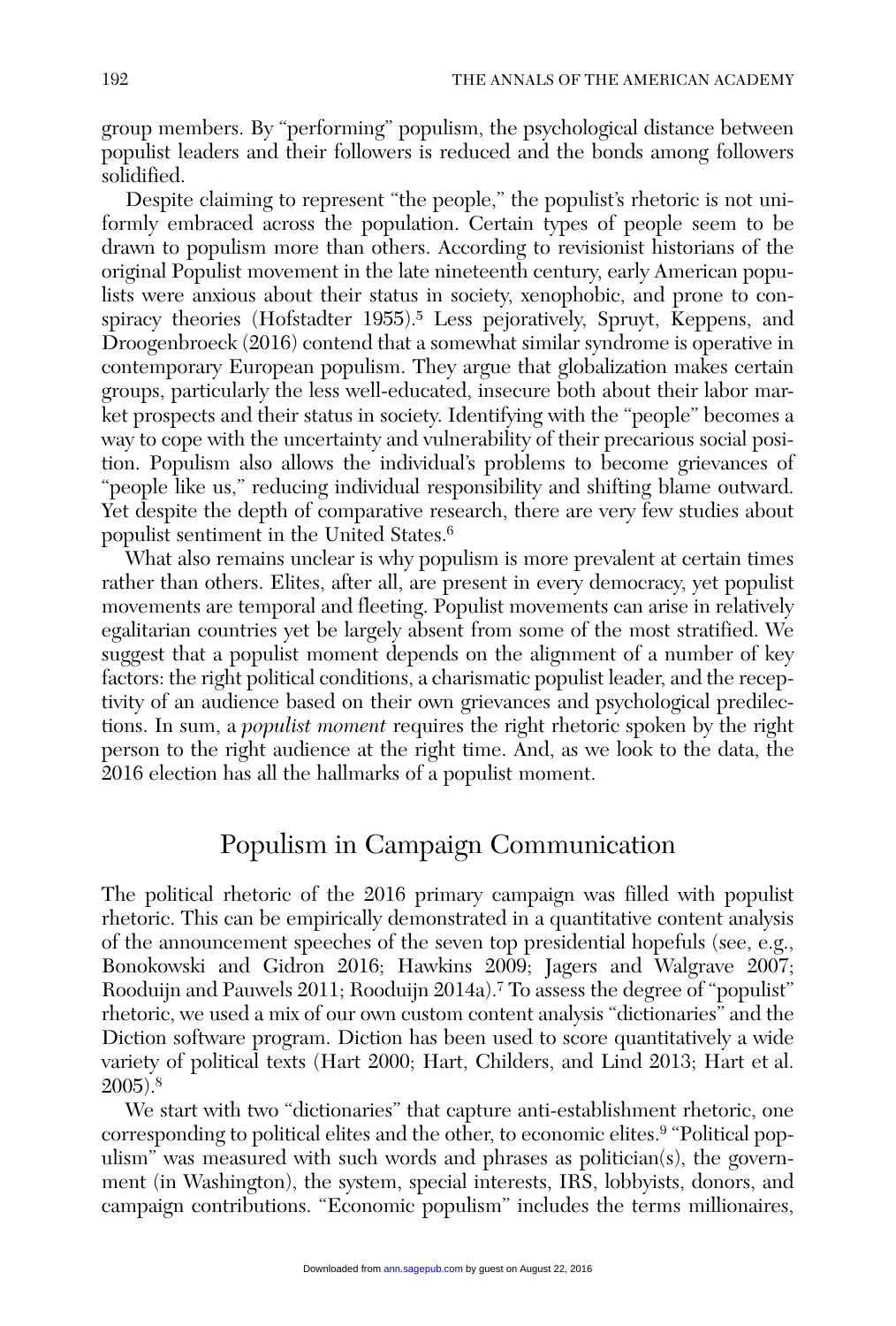the rich, the wealthy, CEOs, big banks, Wall Street, inequality, and corporations, among others. The word, "elites," was included in both dictionaries. The text of each announcement speech was matched to our anti-establishment dictionaries, and the number of matches was standardized as a percentage of total words. We also included a "blame" dictionary containing terms designating social inappropriateness (e.g., stupid, sloppy) and adjectives describing unfortunate circumstances such as troublesome and discouraging (Hart and Carroll 2013).

The first panel of Table 1 displays the rates of anti-establishment language for the candidates, measured as a percentage of total words. Sanders scores highest in economic populism, invoking business elites twice as often as Clinton. Trump and Carson, the two Republican outsiders, score highest in political populism, invoking political elites twice as often as even Sanders. Blame language is common among all candidates but especially high in both Trump's and Sanders's speeches.

A second feature of populist rhetoric is the creation of a unified people. We developed five scores that measure the candidates' degree of collectivism: references to the American people or Americans; references to "our country/nation;" the use of plural pronouns such as "we, they, our, and ours;" mentions of foreign countries or threats; and appeals to subnational groups. The latter measure is designed to assess the degree to which the candidates internally differentiate "the people" or treat them as a single, homogenous category.

The second panel of Table 1 displays the results of our people-centrism analysis. The two Democratic candidates invoked the collective nationalist terms far more often than the Republicans. Indeed, Donald Trump never referred to Americans or the American people, instead using the locution "our country." On the other hand, Republicans were also less likely to refer to specific groups by name compared with the Democrats.<sup>10</sup> In sharp contrast, candidates like Ben Carson and Donald Trump hardly ever name a specific group; instead, they were far more likely to invoke "we–they" collectivist constructions.11 These populist candidates conjure a "people" not by amalgamations of specific groups or by even invoking the institutions of state, but by including themselves as part of the group.

Finally, we also used Diction and our own examination to characterize more stylistic and structural characteristics of the candidates' rhetoric to assess its simplicity and "everydayness." The last panel of Table 1 lists different measures of language simplicity including the use of short words and sentences, sentence variety, and appeals to common sense. In terms of simplicity, Carson, Kasich, and Trump stand out from the others. Their sentences are noticeably briefer than the other candidates' and they use shorter words. In addition, there is less variety in their choice of words,<sup>12</sup> and they appeal to common sense.<sup>13</sup> Donald Trump, Ben Carson, and, in most respects, John Kasich seem to speak the language of ordinary people.

In sum, Donald Trump employed the most consistently populist syntax, followed only by Ben Carson. Trump scores high in targeting political elites, blame language, invoking both foreign threats and collective notions of "our" and "they," and the simplicity and repetition of his language. Sanders's language, by contrast,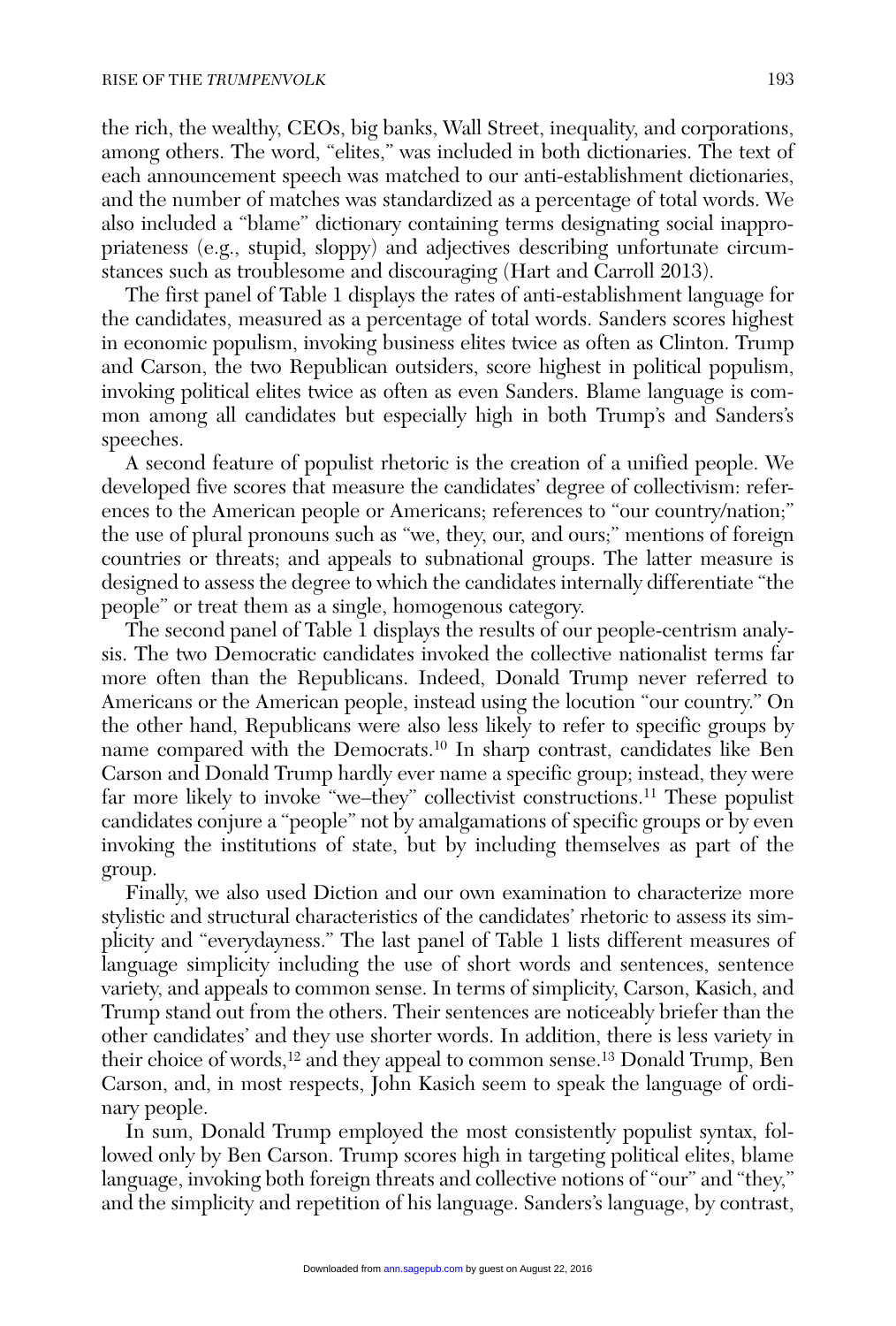|                                                   | Anti-establishment |          |                |                |                |                |          |
|---------------------------------------------------|--------------------|----------|----------------|----------------|----------------|----------------|----------|
|                                                   | Carson             | Clinton  | Cruz           | Kasich         | Rubio          | Sanders        | Trump    |
| Blame <sup>®</sup>                                | 2.23               | 2.63     | 1.47           | 2.71           | 1.37           | 3.90           | 3.43     |
| Political %                                       | 0.60               | 0.13     | 0.21           | 0.24           | 0.22           | 0.23           | 0.61     |
| Economic %                                        | 0.00               | 0.45     | 0.04           | 0.00           | $0.27\,$       | 0.99           | 0.05     |
| People-centrism                                   |                    |          |                |                |                |                |          |
| The American people<br>or Americans #             | $\overline{2}$     | 23       | 7              | $\mathfrak{2}$ | 9              | 16             | $\theta$ |
| Our country or<br>nation #                        | 6                  | 11       | $\overline{0}$ | 3              | $\overline{4}$ | 5              | 10       |
| We-they %                                         | 5.69               | 4.45     | 2.31           | 5.06           | 5.63           | 3.75           | 6.12     |
| Foreign countries<br>international<br>threats $%$ | 0.00               | 0.13     | 0.38           | 0.02           | 0.22           | 0.20           | 1.15     |
| Subnational social<br>categories %                | 0.34               | 1.89     | 0.50           | 1.02           | 1.04           | 0.58           | 0.10     |
| Language simplicity                               |                    |          |                |                |                |                |          |
| Six-letter words $\%$                             | 14.81              | 21.33    | 22.89          | 11.94          | 20.63          | 20.83          | 13.81    |
| Average words per<br>sentence                     | 12.74              | 14.91    | 17.80          | 13.21          | 21.00          | 21.38          | 9.55     |
| Variety <sup>®</sup>                              | 0.24               | 0.28     | 0.32           | 0.22           | 0.34           | 0.29           | 0.17     |
| Present concern <sup>*</sup>                      | 15.48              | 17.66    | 12.7           | 13.26          | 13.12          | 13.66          | 17.81    |
| Appeal to common<br>sense                         | Yes                | $\rm No$ | No             | Yes            | N <sub>0</sub> | N <sub>0</sub> | Yes      |

TABLE 1 Populist Language Scores among Seven Leading Presidential Candidates

NOTE: \*Calculated using Diction.

scores high in economic populism, blame attribution, and invocations of "America" but employs a more complex and sophisticated language. Nor does he score high in the use of "we–they" collectivist rhetoric. Thus while Sanders may be "populist" in a strictly economic sense, his language is not nearly as "of the people" as either Carson's or Trump's.

## Why Populism Now?

Our attention now turns to why 2016 is such a ripe time for a populist appeal. Although there is lots of speculation as to what motivates populist movements (economic conditions, class stratification, new media technologies, etc.), we assert that populism originates in a political source, namely, when existing political parties are not responding to the desires of large sections of the electorate. We call such conditions a "representation gap."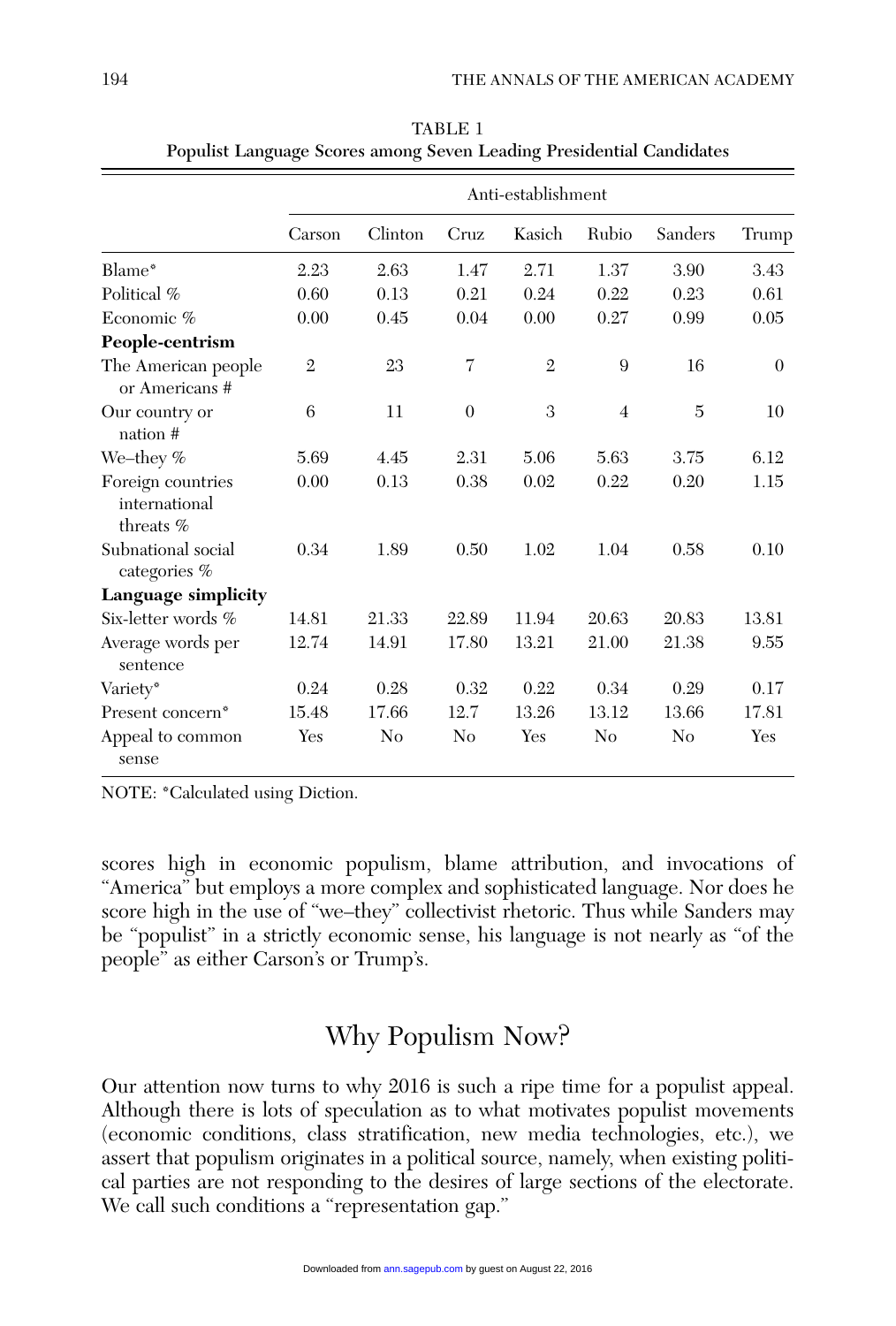FIGURE 1 The Representation Gap



We measure the "representation gap" in two ways. First, we use Congressional Quarterly's party unity votes, votes on which a majority of Democrats opposed a majority of Republicans (we averaged House and Senate party unity votes). We then compare these scores to attitudes of the citizenry toward government responsiveness using different survey questions (e.g., Pew Research Center, American National Election Studies, Gallup) from 1988 to 2014:

—Do you agree or disagree with the following statement: Public officials don't care much about what people like me think.

—People like me don't have any say about what the government does.

—Generally speaking, elected officials in Washington lose touch with the people pretty quickly.

—Do you tend to feel or not feel the people in Washington are out of touch with the rest of the country?

—Voting gives people like me some say about how the government runs things.14

As illustrated in Figure 1, there are two points in the last quarter century where the public felt especially unrepresented, the mid-1990s and currently. In looking for explanations for the movement across this time series, we first considered macroeconomic variables such as growth in median household income and unemployment. None proved to be related. Next we examined subjective economic assessments in the form of the familiar Michigan Index of Consumer Sentiment with the same result. There is simply no indication that the economy in 2016 is either objectively weak or subjectively concerning (see also Sides, Tesler, and Vavreck, this volume). Nor is this time series related to rising income inequality.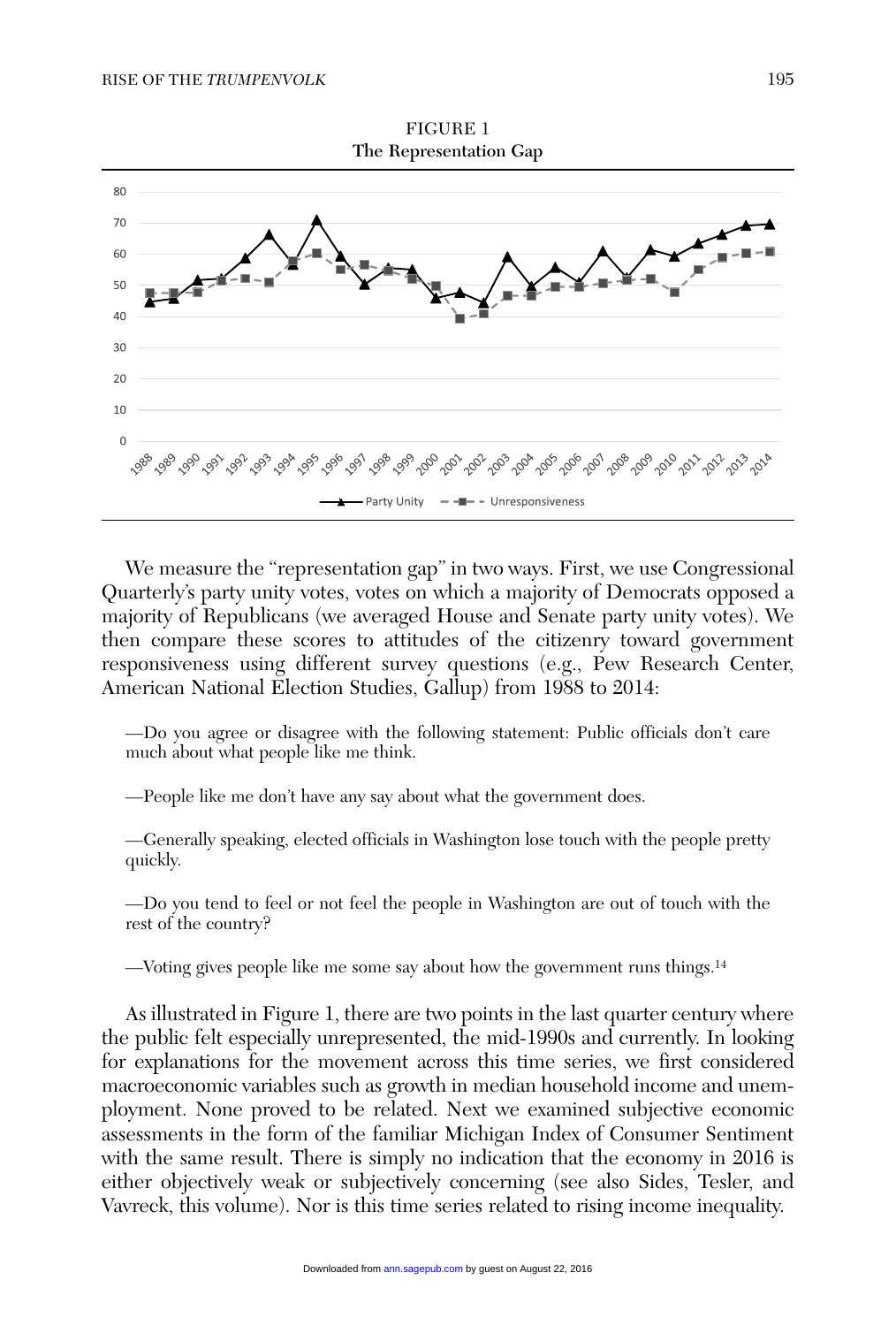Instead, the strongest correlation<sup>15</sup> is with the party unity scores. Both party unity and nonresponsiveness rise in the mid-1990s, drop again until 2010, and then rise in tandem in 2016. These findings dovetail nicely with Bartels's (this volume) analysis of "the missing middle." As he shows, the distance between the major parties' core supporters and swing voters is large and has been growing over time. In particular, the Republican base has grown more conservative in its ideology and in its opposition to government spending on services and to government's role in providing jobs, while the Democratic base is out of step from mass opinion on government aid to blacks and the government guarantee of jobs. Also interesting is his finding that swing voters were especially distant from the Republican base in 1996, the year in which party unity votes and the representation gap were equally high in our analysis.

In addition to high levels of partisan conflict, the mid-1990s shares many other interesting parallels with 2016. Both had populist "nonpoliticians" vying for office; in the '90s, it was Pat Buchanan, who worked in the Nixon White House but never held elective office, and H. Ross Perot. Both periods were characterized by expressions of heightened racial tension (the Los Angeles riots and Rodney King in 1992 and the O. J. Simpson trial in 1995; and Black Lives Matter in 2015) and concerns with immigration (California's Proposition 187 in 1994; the border crisis in Texas in 2014). Both periods followed economic recessions and particular catastrophes in the financial sector (the savings and loan crisis and the Great Recession). The national news media in both periods contained many more stories about economic inequality than in previous years.<sup>16</sup> By many measures, the mid-1990s and the mid-2010s look remarkably similar. These results also suggest why Donald Trump's brief presidential candidacy in 2000 never gained traction: by then, the representation gap had declined considerably from its mid-1990s height.

### Populism in the People

A strong populism sentiment is also evident in the 2016 American electorate. We find this in a nationally representative Internet survey sample of 1,063 American adult citizens fielded between February 26 and March 3, 2016.17 To gauge populist attitudes, we asked respondents a battery of fourteen questions about people's feelings toward the political process, experts and common wisdom, and attachment to an American identity. Some of these items were of our own construction while others were adapted from survey studies of populism in other contexts (Akkerman, Mudde, and Zaslove 2014; Elchardus and Spruyt 2016; Hawkins, Riding, and Mudde 2012; Spruyt, Keppens, and Droogenbroeck 2016; Stanley 2011). We then put the responses in a principal component analysis, a statistical method for identifying linearly uncorrelated variables. From this analysis, we find the survey questions load on three, separate dimensions related to populism (see Table 2).

The first dimension, *anti-elitism*, captures feelings of marginalization relative to wealth and political power. The items that load on this dimension include questions like "It doesn't really matter who you vote for because the rich control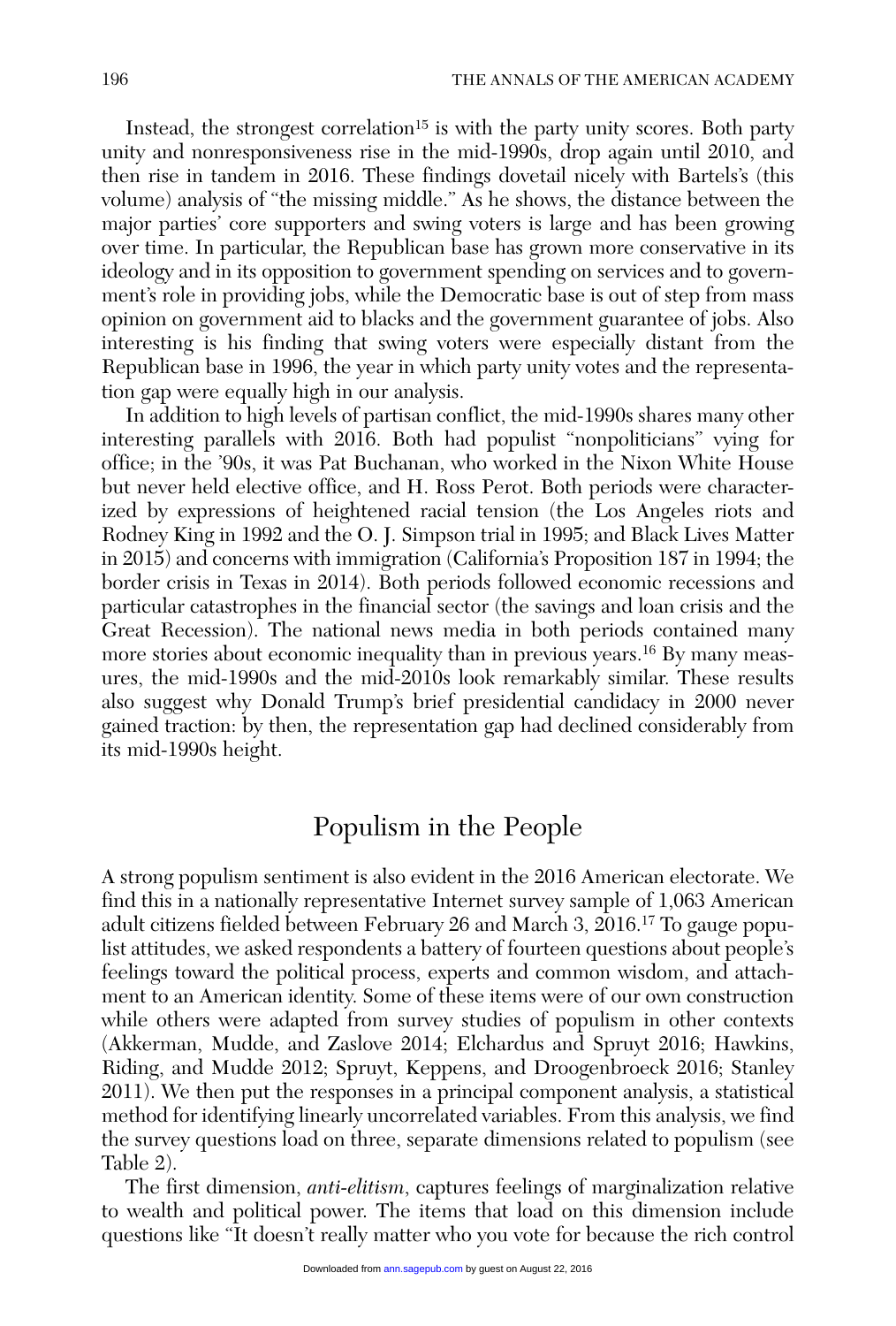| Question                                                                                                                                                                                                                          | Anti-elitism | Mistrust experts | National affiliation |
|-----------------------------------------------------------------------------------------------------------------------------------------------------------------------------------------------------------------------------------|--------------|------------------|----------------------|
| People like me don't have much say<br>in what government does (Likert)                                                                                                                                                            | 0.611        |                  |                      |
| Politics usually boils down to a strug-<br>gle between the people and the<br>powerful (Likert)                                                                                                                                    | 0.641        |                  | 0.259                |
| The system is stacked against people<br>like me (Likert)                                                                                                                                                                          | 0.660        |                  |                      |
| It doesn't really matter who you vote<br>for because the rich control both<br>political parties (Likert)                                                                                                                          | 0.686        |                  |                      |
| People at the top usually get there<br>(because they have more talent<br>and work harder / from some<br>unfair advantage)                                                                                                         | 0.495        |                  |                      |
| I'd rather put my trust in the wis-<br>dom of ordinary people than the<br>opinions of experts and intellectu-<br>als (Likert)                                                                                                     |              | 0.568            |                      |
| When it comes to really important<br>questions, scientific facts don't<br>help very much (Likert)                                                                                                                                 |              | 0.712            |                      |
| Ordinary people can really use the<br>help of experts to understand<br>complicated things like science<br>and health (Likert)                                                                                                     |              | 0.696            |                      |
| Politics is ultimately a struggle<br>between good and evil (Likert)                                                                                                                                                               | 0.386        | 0.474            |                      |
| It would be unwise to trust the judg-<br>ments of the American people for<br>today's complicated political issues<br>/ I generally trust the collective<br>judgments of the American people,<br>even for complex political issues |              |                  | 0.614                |
| I generally consider myself to be<br>(different than most Americans /<br>like most other Americans).                                                                                                                              |              |                  | 0.729                |
| How important is being an American<br>to who you are? (7-point scale)                                                                                                                                                             |              |                  | 0.692                |

Table 2 Loadings from Rotated Principle Components Analysis

both political parties"; "Politics usually boils down to a struggle between the people and the powerful"; "The system is stacked against people like me"; and "People at the top usually get there from some unfair advantage." Together, these questions reflect one of the core elements of populism, the feeling that a small group of wealthy and powerful elites holds all the levers of political power.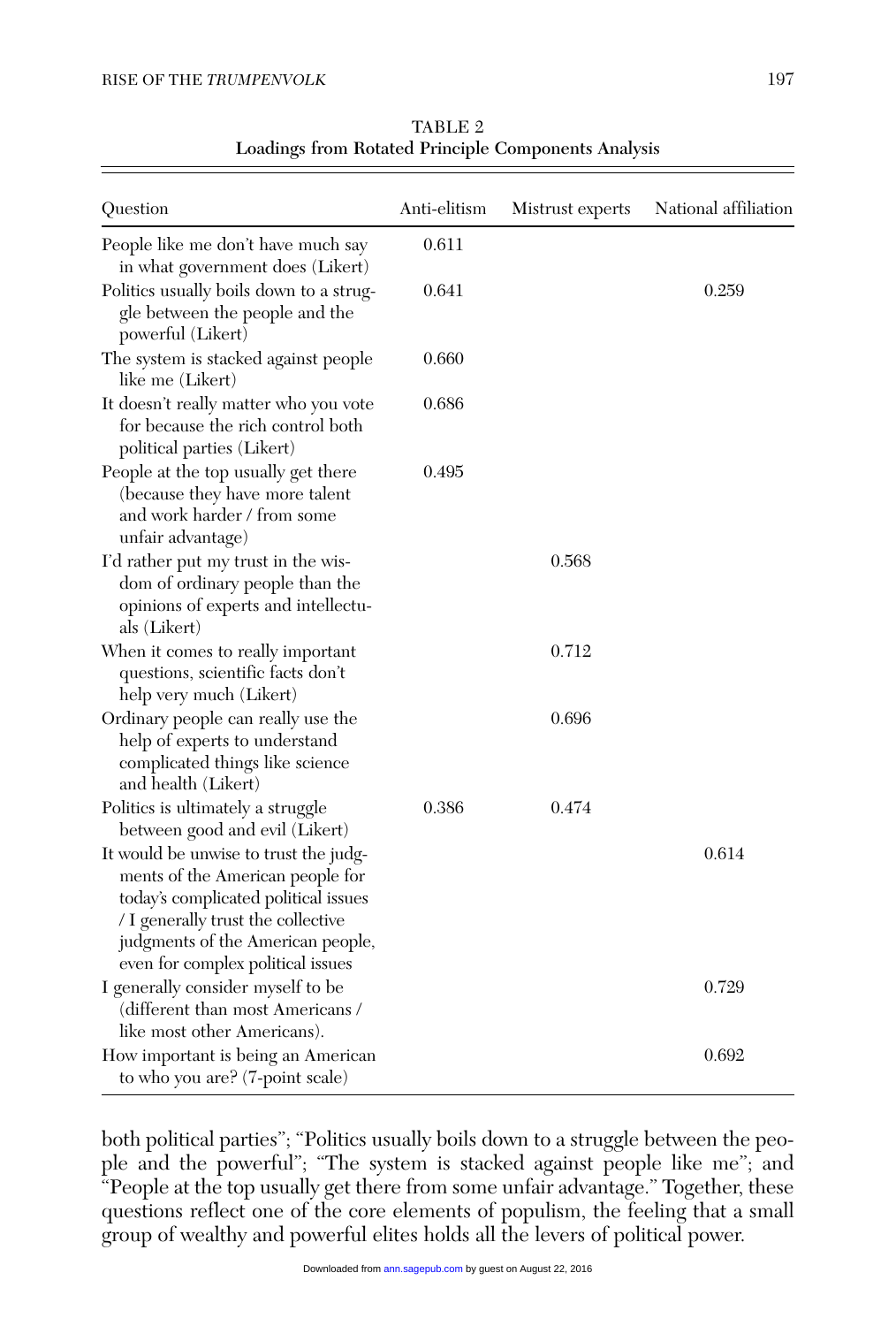

Figure 2 Partial Correlations of Secondary Variables with Three Dimensions of Populist Attitudes

The second dimension, *mistrust of expertise*, indicates a general skepticism of science and expert opinion. It includes responses to the statements: "I'd rather put my trust in the wisdom of ordinary people than the opinions of experts and intellectuals"; "When it comes to really important questions, scientific facts don't help very much"; and "Ordinary people are perfectly capable of deciding for themselves what's true and what's not." Also loading on this dimension is the Manichean notion of politics being a struggle between good and evil. While the first dimension relates to issues of explicit political or economic power, the second dimension items reflect suspicion of knowledge claims and scientific expertise. They also reflect a faith in common wisdom, the idea that folk knowledge is more valid than expert opinion.

The third dimension is what we call *national affiliation*. These are items designed to gauge respondent's affiliation with, and similarity to, the American people and include: "I consider myself to be like ordinary Americans"; "It would be unwise to trust the judgments of the American people"; and "How important is being an American to your sense of self?" Unlike the first two dimensions, which are about opposition to elites, this dimension relates to a collectivist "American" identity.

Although these three dimensions are commonly attributed to populists, they often correspond to different and even contradictory types of attitudes. We can see this by comparing the populism factor scores with other demographic and attitudinal measures.18 In Figure 2, we depict partial correlation coefficients for six attitudinal factors that are often associated with populism: ideology, anger at the federal government, anomie, nativism, conspiracism, and fundamentalism.19

The first two dimensions of populism, anti-elitism and mistrust of experts, share many of the same attitudinal correlates but in different degrees. Antielitism's largest correlation is with the conspiracy theory scale. Respondents who think that the system is stacked against them are far more likely to endorse conspiracy theories of all types than not. Conspiracy theories seem to function as a form of populist discourse (Fenster 2008). Not surprising, anti-elitists are less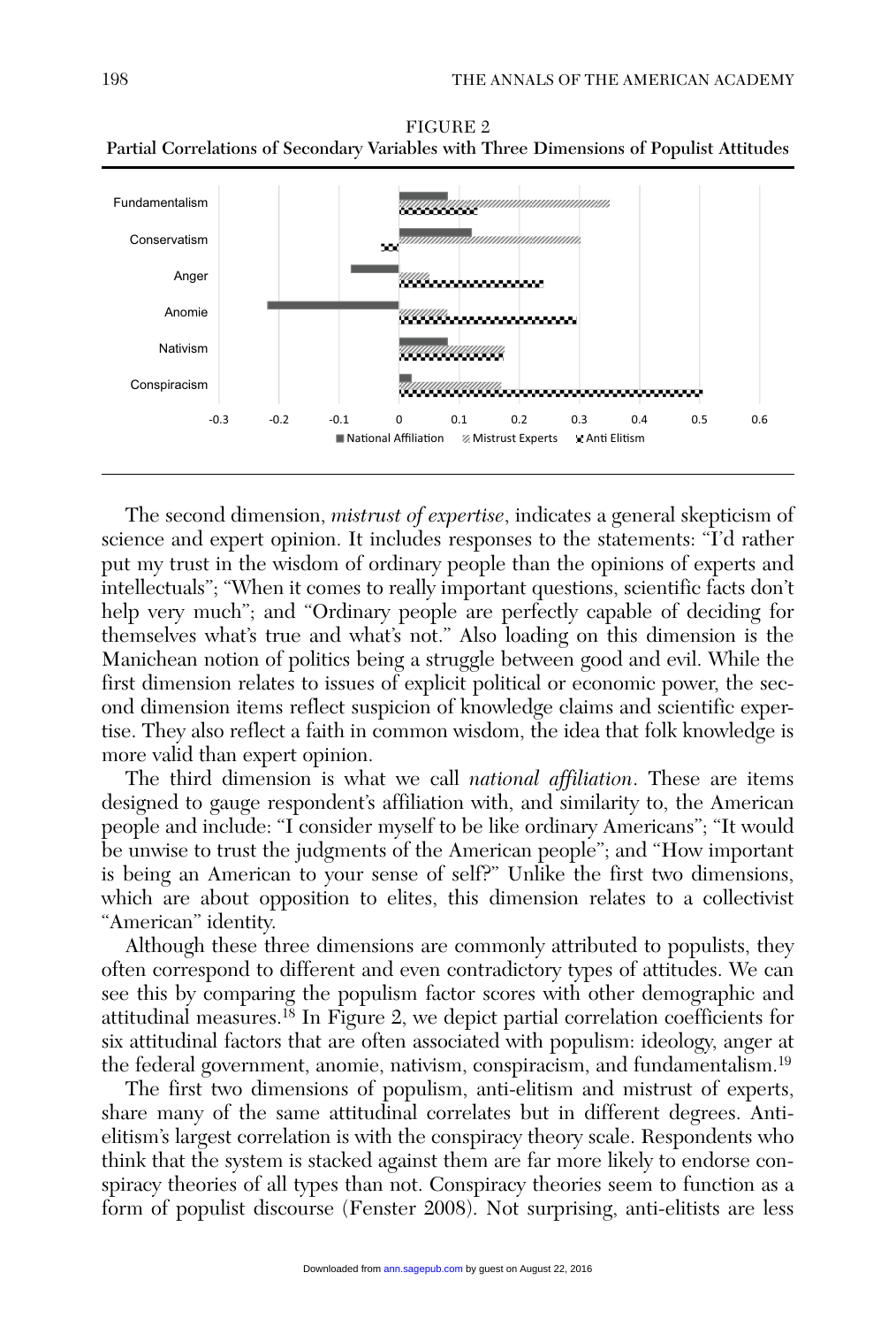trusting of people in general and are more likely to be angry at the government. Anti-elitists are also more likely to be nativists and hold fundamentalist beliefs.<sup>20</sup>

The second dimension, mistrust of experts, has a slightly different pattern. Here the largest correlation is with fundamentalist Christian beliefs. People who put their faith in the wisdom of "ordinary" people are also more likely to believe in Biblical inerrancy and prophesy. They also score higher in conservatism. And, like anti-elitists, those mistrusting of experts also endorse more conspiracy theories. The mistrust-experts scale also correlates with nativism. This aspect of populism thus looks much more like an ideologically tinged dimension with stronger support among conservatives, particularly those with fundamentalist religious beliefs.

These patterns, however, contrast sharply with the third dimension, national affiliation. Here, we find few significant correlations with any of the attitudinal measures linked to the first two dimensions. Indeed, the only sizable correlations are with anomie and anger, and these are negative. In other words, people who place a lot of value on their American identity are generally more trusting of people and less angry at the American government. We also find that fundamentalists score slightly higher, on average, in their national affiliation scores.

This oppositional pattern between anti-elitism and national affiliation is evident throughout our data and not just with these items. For example, anti-elitists are far more likely to agree that "Congress is no longer an institution that speaks for the people" while nationalists are less likely to agree.<sup>21</sup> Conversely, nationalists are much more likely to agree that "when ordinary Americans come together, they usually prevail."22

Together, these findings highlight some of the paradoxes of populism. When the "people" are defined as the "nation" then the people are defined largely by their political and economic institutions; yet allegiance to a nation naturally entails allegiance to institutions and its leaders. This is why we see nationalists as being so much more positive about Congress and business and political elites and optimistic about their own political power. But at the same time, "the people" may also see themselves as also being alienated from the politicians and business leaders who run these institutions. Typically, these paradoxes are often resolved in the persona of the populist politician, often one who portrays himself or herself as against the dominant political establishment. Such leaders are able to rail against systemic inequities and the disenfranchisement of the "true" people while encouraging them to take charge of the situation, particularly by invoking collectivist language as indicated above.

These populist attitudes are most consistently in line among supporters of Donald Trump. Figure 3 shows the average score on each of the three populism dimensions according to responses to the question, "If the general election were held today, which candidate would you support?" The differences that immediately leap out are between supporters of Donald Trump and Ben Carson and the rest of the field. Among the candidates in late February 2016, both Carson and Trump were the only candidates whose supporters score higher, on average, for all three populist dimensions. This is particularly striking for Trump's supporters. They score the highest in mistrust of expertise and national affiliation of the entire sample; they also score second highest in political marginalization.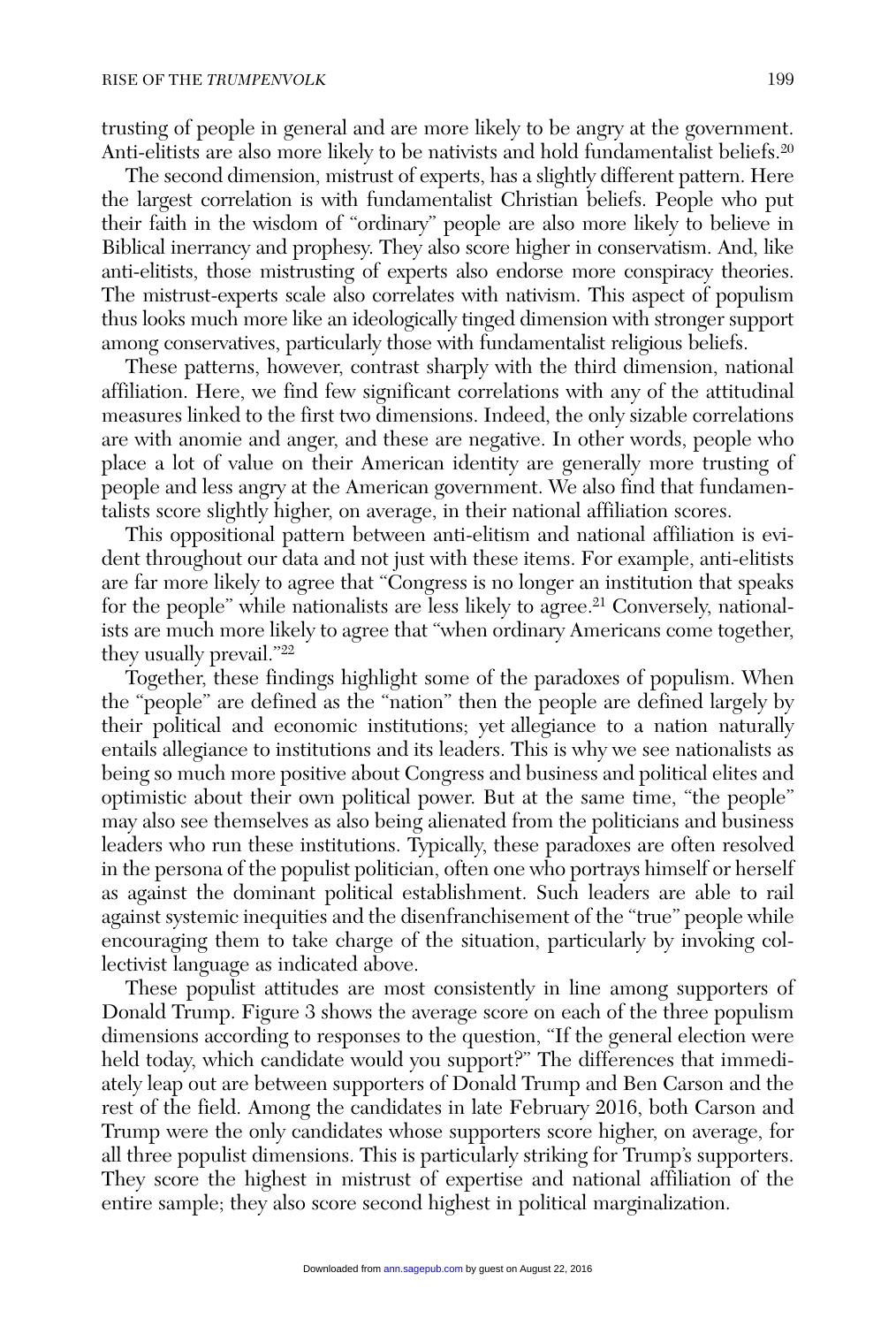

FIGURE 3 Average Scores on Populism Measures by Candidate

These results contrast with the supporters of Bernie Sanders, the other "populist" in the race. They too score quite high in system marginalization; in fact, they have the highest average score on this dimension in the entire sample. But they are the lowest scorers in both mistrusting experts and national affiliation. The difference with Trump supporters is particularly notable here. Whereas Trump's supporters have the highest averages both on national affiliation and mistrust of experts, Sanders's supporters score the lowest.

The scores for the rest of the candidates' voters also provide an interesting snapshot of their particular political appeal. Cruz's supporters are low in political marginalization but high in mistrust of expertise. The same holds for Rubio's, but they also score quite high in national affiliation. Supporters of Hillary Clinton and John Kasich interestingly have the most similar profiles, being below average in both political marginalization and mistrust of expertise but about average in national affiliation.

The distinctiveness of Trump's supporters is also evident in many of the attitudinal correlates of populism as depicted above. In Figure 4, we list the average scores on the conspiracism, nativism, anomie, and anger items.<sup>23</sup> A three-item financial pessimism scale was also added.24 Once again, Trump's supporters are different from other voters in that they score above average on all of the attitudes that are related to populism. In the sample, they are the most financially pessimistic and conspiracy minded of all the voters. They also record high levels of mistrust and anger at the federal government. And they score highest on the nativism scale, although Cruz's supporters also score high on the nativist scale as well.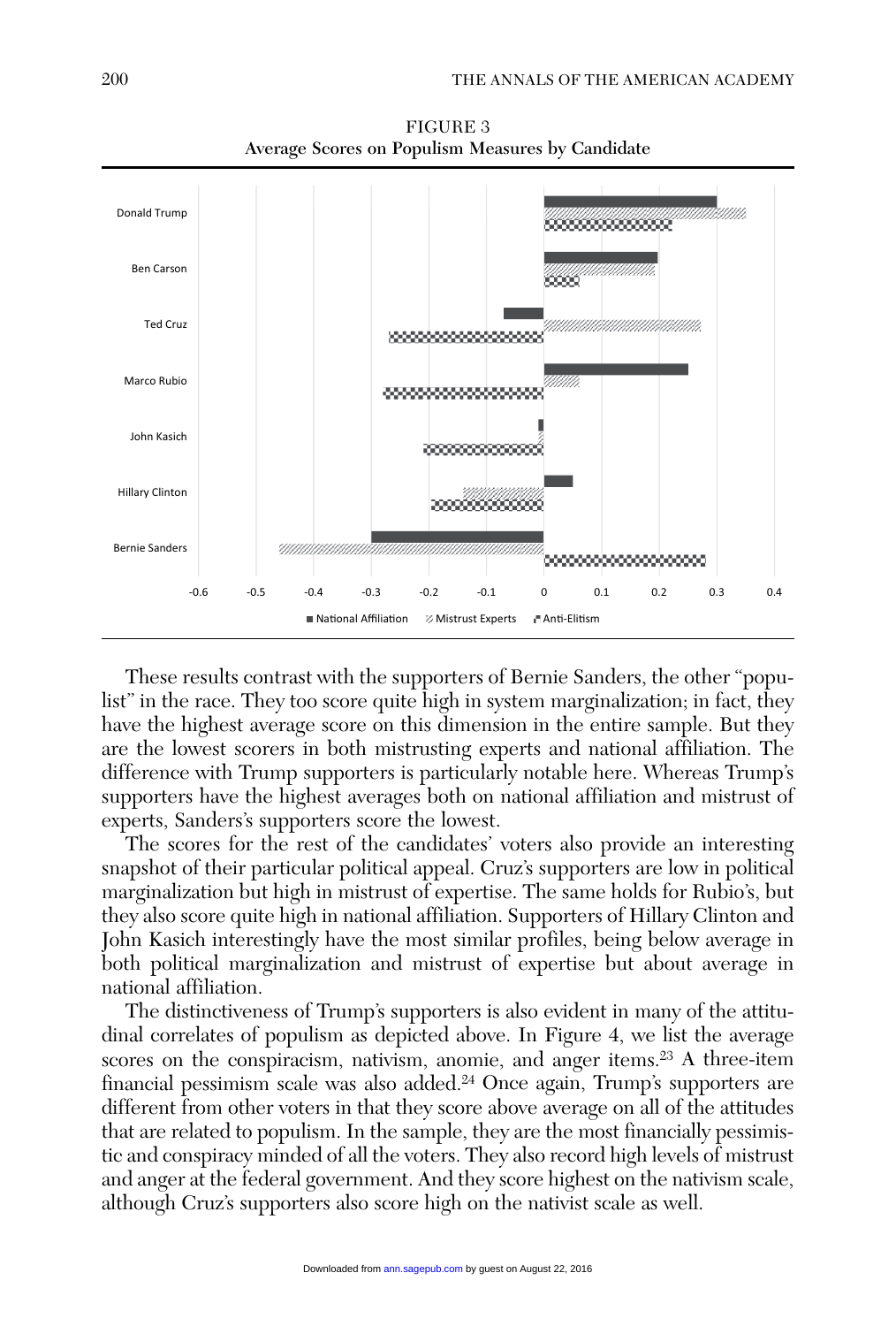

FIGURE 4 Average Attitudinal Measures by Candidate Preference

But in most ways, Trump's supporters are highly distinctive from their Republican counterparts. Compared with supporters of fellow populist Carson, for example, Trump's supporters are far more nativistic and socially alienated. Cruz's supporters also express high levels of anger at the government but tend to be more trusting of other people and less enthusiastic about conspiracy theories than Trump's. Kasich's supporters are also far less alienated and conspiracy minded as well.

Looking at all the candidates, the greatest contrasts are between Trump's and Clinton's supporters. On all of these attitudinal scales, Clinton's supporters are the mirror image of Trump's. Clinton voters are far below the sample averages on all the items. Where Trump's supporters see conspiracies, Clinton's do not; where the *Trumpenvolk* fear immigrants, Clinton voters embrace them. And where Trump's supporters express apprehension about their financial future, Clinton voters tend toward optimism.

A similar contrast also exists between Trump and Sanders. Sanders voters, much like Clinton's, are generally the opposite of Trump's supporters. This is especially the case with the nativism scale. The only "secondary" scale where Sanders voters resemble Trump's is in their social alienation. Yet Sanders's supporters are not especially angry at the federal government nor do they feel financially pessimistic. Their anti-elitism is largely based on issues of economic inequality and political marginalization; unlike Trump's supporters, they actively reject both a strong nationalist identity and a denigration of immigrant groups.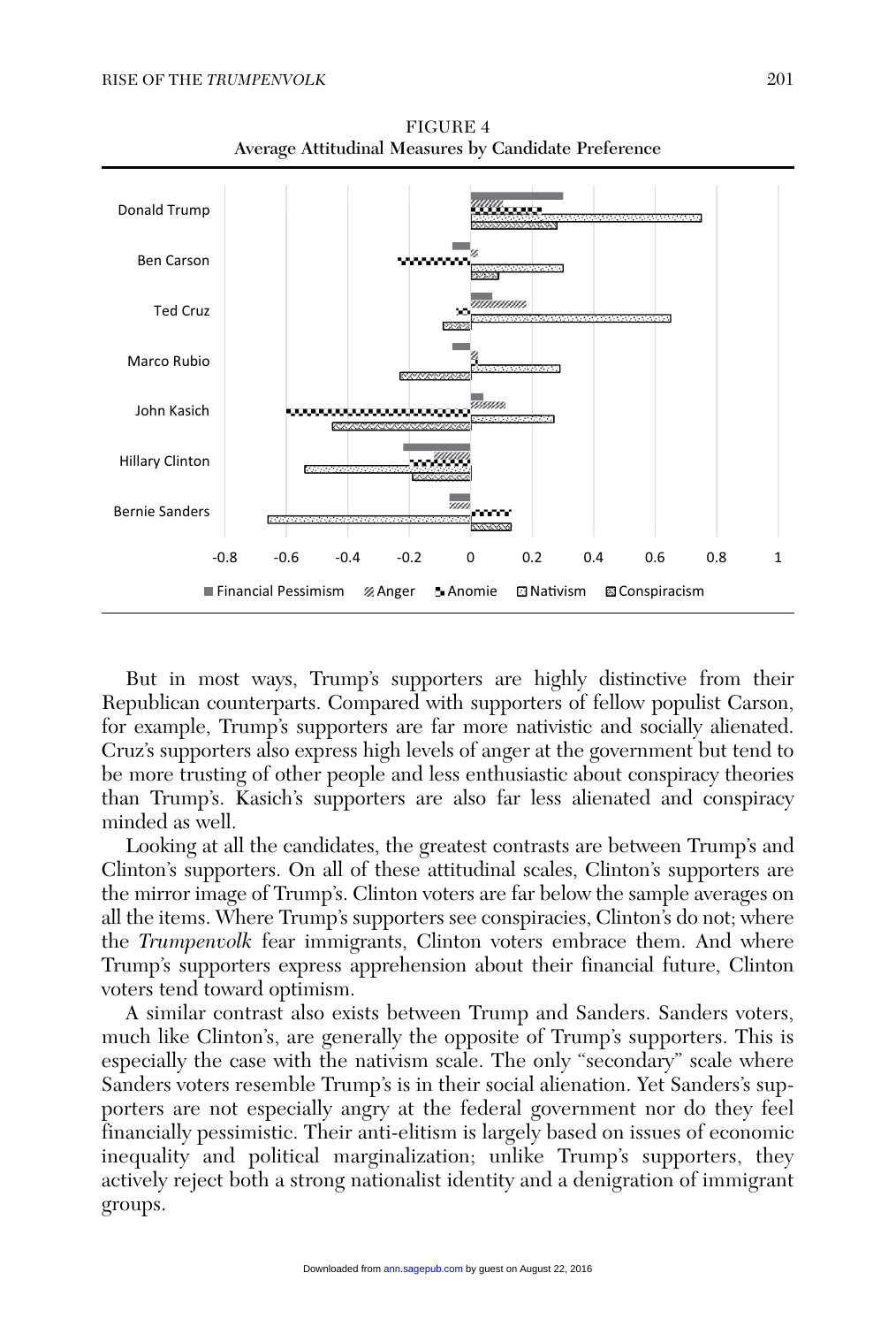#### Conclusion

Few presidential candidates have invited as much critical scorn or surprising support as Donald Trump. Trump has been accused of being a fascist, an authoritarian, a demagogue, and a dangerous influence on American politics. But our analysis reveals that the improbable emergence of Donald Trump is ultimately rooted in American party politics. Yes, Donald Trump's simple, Manichean rhetoric is quintessentially populist. Yes, his supporters combine the distinct traits of a strong nationalist and ethnocentric identity with a deep suspicion of elites and cultural pretenses. But the opportunity for a Donald Trump presidency is ultimately rooted in a failure of the Republican Party to incorporate a wide range of constituencies.25

As with the populist insurgency of Pat Buchanan and Ross Perot in the mid-1990s, the emergence of Donald Trump is reflective of a particularly high level of party enmity as measured by party unity votes. As Bartels (this volume) shows, the distance between "swing voters" and the parties' core constituencies is greater now than it has been in 40 years. Like the original populists, the concerns of these voters are not reflected in either parties' policies. But, unlike their latenineteenth-century counterparts—who combined nationalism with a strong economic and political reform agenda—today's populist constituency is finding its voice primarily on the Right rather than the Left. Kazin (1995) argues that around 1940, American populism "migrated" rightward as the reform impulse in American politics shifted to causes more important to the liberal intelligentsia than to average voters. Despite this year's attacks on economic elites and Sanders's trade nationalism, the American Left cannot credibly assemble "the people" so essential for a successful populist movement given its dependence on minorities and the more cosmopolitan and well educated. American populism in the twenty-first century has a conservative tinge and is felt most acutely in the political turmoil of the Republican Party.

#### **Notes**

1. Examples include Britain's Independence Party, France's National Front, Norway's Progress Party, Hugo Chavez in Venezuela, Lopez Obrador in Mexico, Evo Morales in Bolivia, and South Korea's Roo Moo-hyun.

2. See, e.g., Bonokowski and Gidron (2016), Hawkins (2009), Kazin (1995), Lee (2006), Mudde (2004), Panizza (2005), Stanley (2008), Rooduijn (2014a), Taggart (2000).

3. See Buric (2016), Milbank (2016), and Brooks (2016) on Donald Trump. Earlier populists have faced similar accusations from prominent leaders or commentators. William F. Buckley, for example, branded George Wallace as a would-be dictator (Kazin 1995). During the 2008 election, Sarah Palin earned such monikers as "a demagogue in a skirt" (Hoeller 2008) and "America's lipstick fascist" (Schaeffer 2008) by her critics.

4. In some accounts of populism, the identity of the populist leader is not considered a component of a minimal definition of populism (Mudde and Rovira Kaltwasser 2012). In other perspectives, the leader's charisma plays a more central role. Albertazzi and McDonnell (2008) argue that central to the leader-follower bond is supporters' views that their leader possesses extraordinary qualities while at the same time being one of, and one with, the people.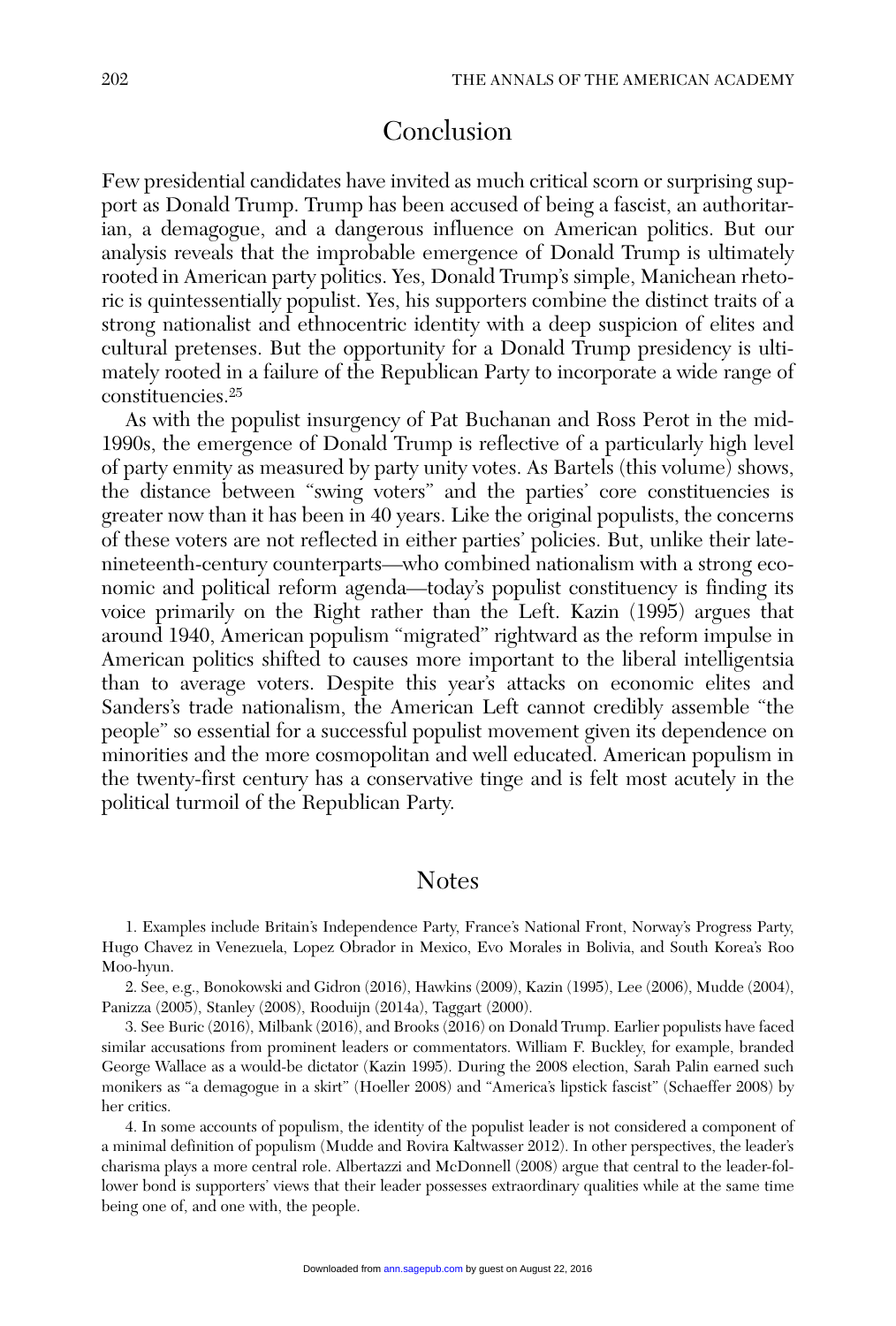#### Rise of the *Trumpenvolk* 203

5. A new generation of historians (e.g., Goodwyn 1978; McNall 1988; Postel 2007) takes strong issue with this reading of the original Populists. The complexity of large-scale social movements like the Populists no doubt permits a variety of interpretations, especially in the absence of survey data on movement activists. Even when analysts agree on one feature, they may construe it in different ways. For Hofstadter (1955), the conspiracism of the Populists was pathological. Ostler (1995), on the other hand, sees conspiracism as a mobilization strategy used by populist leaders to legitimize extraordinary political action.

6. Most of the research on populism among the mass public in the United States is historical or interpretive and not based on public opinion. For exceptions, see Bakker, Rooduijn, and Schumacher (2016), Hawkins, Riding, and Mudde (2012), and Hawkins and Rovira Kaltwasser (2014).

7. Announcement speeches, unlike candidate debates, are not constrained by having to address particular topics. They typically offer a rationale for why the candidate is running, and, as such, are likely to features diagnoses of what ails the body politic and the candidate's proposed solutions to them.

8. See http://www.dictionsoftware.com/published-studies/

9. We follow here the strategy of Bonokowski and Gidron (2016). In their content analysis of presidential speeches, they find sharp differences between the political parties in terms of the content of the populist claims: Republicans were much more likely to critique political targets whereas Democrats concentrated on economic elites.

10. For example, Hillary Clinton's speech mentions specific social categories nearly ninety times, including factory workers, food servers, farmers, firefighters and police officers, Mexican farmworkers, children with disabilities, poor people, single parents, EMTs, construction workers, women of color, immigrant families, and LGBT Americans. In their own overtime analysis of the phrase, *the American people*, Hart et al. (2005) suggest that the token has been used by candidates as *rhetorical compensation* for the increasing diversity of the American public, a political version of "protesting too much."

11. Consider, for example, these lines from Ben Carson's announcement: "That's who we are. We, Americans, we take care of each other. That's why we are called the United States of America." Counterpose a "we" with a "they" and a boundary is created between the people and their antagonists. In Donald Trump's words: "When do we beat Mexico at the border? They're laughing at us, at our stupidity. And now they are beating us economically. They are not our friend, believe me. But they're killing us economically."

12. Defined as the number of different words divided by total words. Calculated by Diction.

13. Our conclusions are similar to those reached by Viser (2015) and Zhong (2016) but using different methods.

14. The survey questions are coded such that the series measures political *un*responsiveness, and so higher values are indicative of a larger representation gap.

15.  $r = .73$ 

16. Leslie McCall's (2013) content analysis of news magazine coverage of inequality themes over the period from 1980 to 2010 finds a sharp spike in 1994 and 1995. Using Factiva, we counted the number of stories in the *New York Times* that mentioned inequality in the headline or lead paragraph. The number more than tripled between 2011 and 2015.

17. The survey took approximately 16 minutes, on average, to complete. The survey was then weighted based on age, education, race, ideology, and gender to best approximate a nationally representative sample.

18. From the rotated factor loadings, we created three factor scores, one for each of the dimensions listed above (anti-elitism, distrust expertise, and national affiliation). The factor scores all have a mean value of zero and a standard deviation of one.

19. Ideology is measured on a five-point scale from very liberal to very conservative. Anger is measured with a five-point scale (pleased, satisfied, indifferent, frustrated, angry) in response to the question, "What are your feelings about the federal government?" Anomie is a scale comprising two questions "Do you think most people would try to (take advantage of you given the chance/be fair)" and "Most people can be trusted/You can't be too careful in dealing with people." Nativism is a scale comprising three items about support for a border (three-point scale), perceptions of whether too many immigrants are criminals (fivepoint scale), and opinions on whether immigrants are more of a burden or benefit to America. The conspiracism scale was measured by support for five conspiracy theories about the FDA and pharmaceutical companies, public health officials hiding data linking vaccines and autism, whether Wall Street intentionally orchestrated the 2008 recession, whether a secret cabal controls things, and whether the government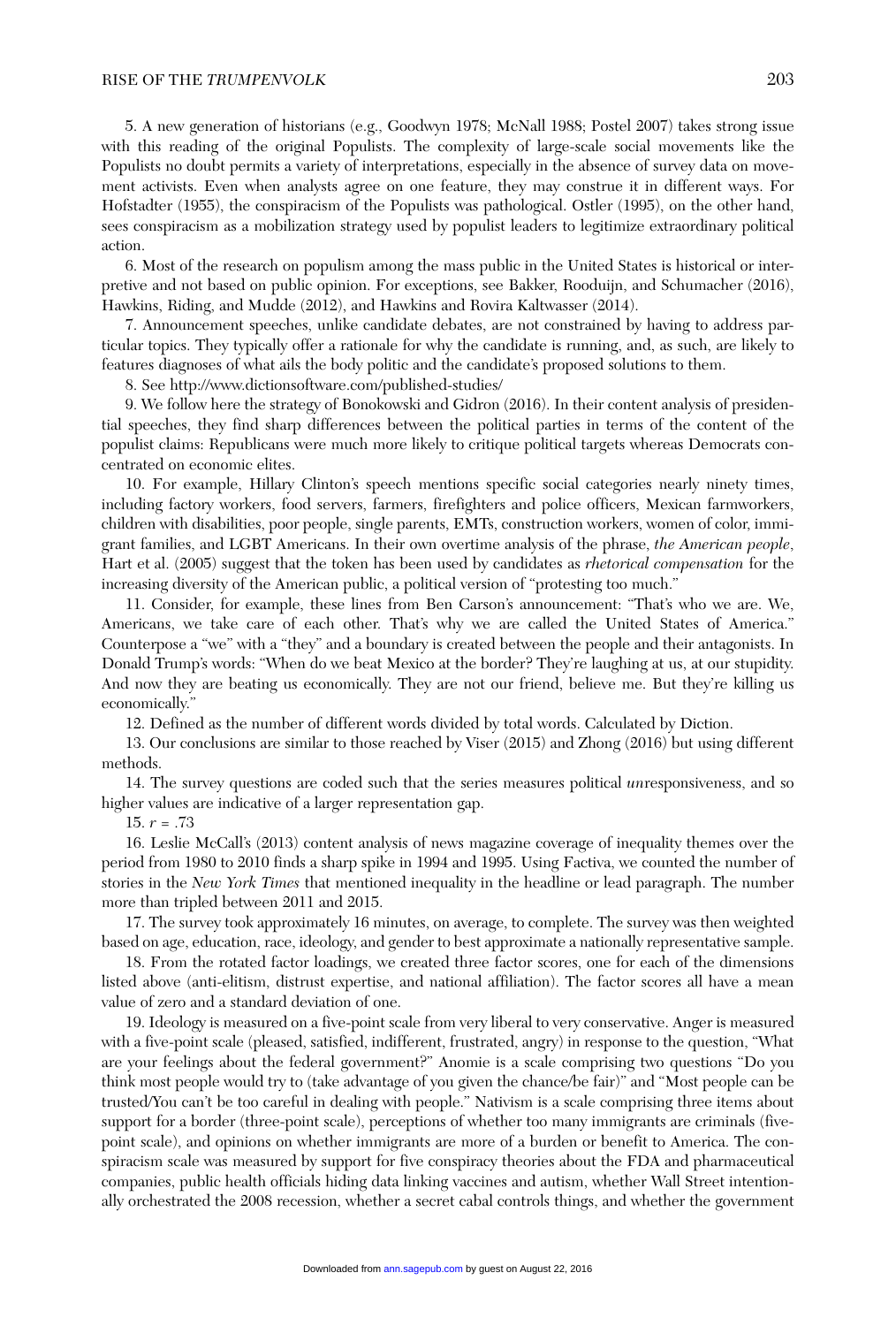helped to plan the attacks of 9/11 (see Oliver and Wood 2014). Fundamentalism is measured with Likert scales on statements about biblical inerrancy, End Times prophesy, the power of prayer, and hidden Bible codes. The correlations with all the attitudinal variables control for education, age, ideology, gender, and race. The correlations with ideology only control for education, age, gender, and race.

20. They also tend to be less educated on average.

21. Respondents were asked how much they agreed with the statement on a five-point Likert scale. Anti-elitism has .32 correlation, national affiliation a –.11 correlation.

22. The full statement was "Although special interests sometimes prevail, when ordinary Americans come together they usually prevail." Responses were on a five-point Likert scale. It had a –.19 correlation with anti-elitism, a .21 correlation with national affiliation.

23. To make them comparable, for each of the scales, the individual items were put in a principle component analysis that generated a factor score with the mean value set to 0 and a standard deviation of 1. The anger item was rescaled so that its lowest value was −1 and highest value was 1.

24. Financial pessimism was measured by responses to three items: "When you think your children are your age, will their standard of living be (better/same/worse) than yours?" "Do you feel anxious about having enough money?" (five-point scale); and "In the coming year, do you think your finances will (get worse/ stay the same/get better)?"

25. David Frum's (2016) analysis is particularly penetrating on this aspect of Trump's appeal.

### References

- Akkerman, Agnes, Cas Mudde, and Andrej Zaslove. 2014. How populist are the people? Measuring populist attitudes in voters. *Comparative Political Studies* 47 (9): 1324–53.
- Albertazzi, Daniele, and Duncan McDonnell. 2008. Introduction: The sceptre and the spectre. In *Twentyfirst century populism: The spectre of Western European democracy*, eds. Daniele Albertazzi and Duncan McDonnell, 1–11. New York, NY: Palgrave Macmillan.
- Arditi, Benjamin. 2005. Populism as an internal periphery of democratic politics. In *Populism and the mirror of democracy*, ed. Franciso Panizza, 72–117. New York, NY: Verso.
- Bakker, Bert N., Matthijs Rooduijn, and Gijs Schumacher. 2016. The psychological roots of populist voting: Evidence from the United States, the Netherlands and Germany. *European Journal of Political Research* 55 (2): 302–20.
- Bartels, Larry M. 2016. Failure to converge: Presidential candidates, core partisans, and the missing middle in American electoral politics. *The ANNALS of the American Academy of Political and Social Science* (this volume).

Bonikowski, Bart, and Noam Gidron. 2016. The populist style in American politics: Presidential campaign discourse, 1952–1996. *Social Forces* 94 (4): 1593–621.

Brooks, David. 26 February 2016. The governing cancer of our time. *New York Times*.

Buric, Fedja. 3 March 2016. Trump's not Hilter, he's Mussolini. *Salon*.

Canovan, M. 1999. Trust the people! Populism and the two faces of democracy. *Political Studies* 47 (1): 2–16.

Elchardus, Mark, and Bram Spruyt. 2016. Populism, persistent Republicanism and declinism: An empirical analysis of populism as a thin ideology. *Government and Opposition* 51 (1): 111–33.

- Fenster, Mark. 2008. *Conspiracy theories: Secrecy and power in American culture*. Rev. and updated ed. Minneapolis, MN: University of Minnesota Press.
- Fr[um, David. Jan/Feb 2016. The great Republican revolt.](http://www.theatlantic.com) *The Atlantic*. Available from http://www.theat lantic.com.
- Gerteis, Joseph, and Alyssa Goolsby. 2005. Nationalism in America: The case of the populist movement. *Theory and Society* 34 (2): 197–225.
- Goodwyn, Lawrence. 1978. *The populist moment*. Oxford: Oxford University Press.
- Hart, Roderick P. 2000. *Campaign talk*. Princeton, NJ: Princeton University Press.

Hart, Roderick P., and Craig Carroll. 2013. *Diction 7: The text analysis program*. Austin, TX: Digitext Inc.

Hart, Roderick P., Jay P. Childers, and Colene J. Lind. 2013. *Political tone: How leaders talk and why*. Chicago, IL: The University of Chicago Press.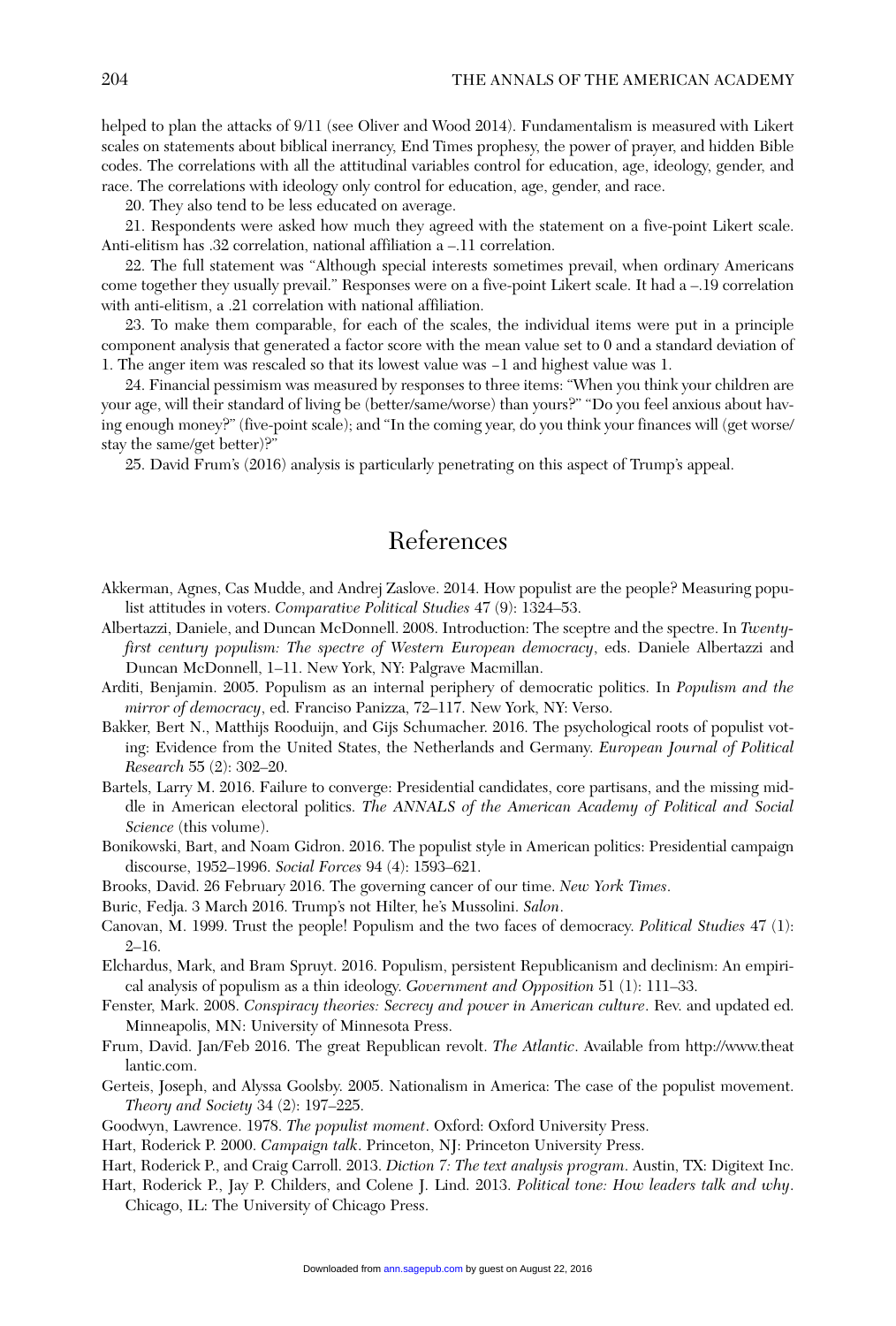- Hart, Roderick P., Sharon E. Jarvis, William P. Jennings, and Deborah Smith-Howell. 2005. *Political keywords: Using language that uses us*. New York, NY: Oxford University Press.
- Hawkins, K. A. 2009. Is Chavez populist? Measuring populist discourse in comparative perspective. *Comparative Political Studies* 42 (8): 1040–67.
- Hawkins, Kirk, and Cristóbal Rovira Kaltwasswer. 2014. The populist specter in contemporary Chile. Paper presented at the Annual Meeting of the Latin American Studies Association.
- Hawkins, Kirk, Scott Riding, and Cas Mudde. 2012. Measuring populist attitudes. Political Concepts: Committee on Concepts and Methods, Working Paper Series, Number 55.
- Hoeller, Susie. 9 November 2008. A demagogue in a suit. *The Huffington Post*.
- Hofstadter, Richard. 1955. *The age of reform*. New York, NY: Knopf.
- Jansen, Robert S. 2011. Populist mobilization: A new theoretical approach to populism. *Sociological Theory* 29 (2): 75–96.
- Jagers, Jan, and Stefaan Walgrave. 2007. Populism as political communication style: An empirical study of political parties' discourse in Belgium. *European Journal of Political Research* 46 (3): 319–45.
- Kazin, Michael. 1995. *The populist persuasion*. New York, NY: Basic Books.
- Lee, Michael J. 2006. The populist chameleon: The people's party, Huey Long, George Wallace, and the populist argumentative frame. *Quarterly Journal of Speech* 92 (4): 355–78.
- McCall, Leslie. 2013. *The undeserving rich: American beliefs about inequality, opportunity, and redistribution*. Cambridge: Cambridge University Press.
- McNall, Scott G. 1988. *The road to rebellion: Class formation and Kansas populism, 1865–1900*. Chicago, IL: University of Chicago Press.
- Milbank, Dana. 7 March 2016. Trump's flirtation with fascism. *Washington Post*.
- Moffitt, Benjamin. 2015. How to perform crisis: A model for understanding the key role of crisis in contemporary populism. *Government and Opposition* 50 (2): 189–217. doi:10.1017/gov.2014.13.
- Moffitt, Benjamin, and Simon Tormey. 2014. Rethinking populism: Politics, mediatisation and political style: Rethinking populism. *Political Studies* 62 (2): 381–97. doi:10.1111/1467-9248.12032.
- Mudde, Cas. 2004. The populist zeitgeist. *Government and Opposition* 39 (4): 542–63.
- Mudde, Cas, and Cristóbal Rovira Kaltwasser. 2012. Populism and (liberal) democracy: A framework for analysis. In *Populism in Europe and the Americas: Threat or corrective for democracy?* eds. Cas Mudde, and Cristóbal Rovira Kaltwasser, 1–26. New York, NY: Cambridge University Press.
- Mudde, Cas, and Cristóbal Rovira Kaltwasser. 2013. Exclusionary vs. inclusionary populism: Comparing contemporary Europe and Latin America. *Government and Opposition* 48 (2): 147–74.
- Oliver, J. Eric, and Thomas J. Wood. 2014. Conspiracy theories and the paranoid style(s) of mass opinion. *American Journal of Political Science* 58 (4): 952–66.
- Ostler, Jeffrey. 1995. The rhetoric of conspiracy and the formation of Kansas populism. *Agricultural History* 61 (1): 1–27.
- Panizza, Francisco. 2005. Populism and the mirror of democracy. In *Populism and the mirror of democracy*, ed. Francisco Panizza, 1–31. New York, NY: Verso.
- Pappas, Takis. S. 2012. Populism emergent: A framework for analyzing its contexts, mechanics, and causes. EUI Working Papers RSCAS 2012/01. European University Institute, Florence Italy.
- Postel, Charles. 2007. *The populist vision*. Oxford: Oxford University Press.
- Rooduijn, Matthijs. 2014a. The mesmerising message: The diffusion of populism in public debates in Western European media. *Political Studies* 62 (4): 726–44.
- Rooduijn, Matthijs. 2014b. The nucleus of populism: In search of the lowest common denominator. *Government and Opposition* 49 (4): 573–99. doi:10.1017/gov.2013.30.
- Rooduijn, Matthijs, and Teun Pauwels. 2011. Measuring populism: Comparing two methods of content analysis. *West European Politics* 34 (6): 1272–83.
- Rovira Kaltwasser, Cristóbal. 2014. Latin American populism: Some conceptual and normative lessons. *Constellations* 21 (4): 494–504.
- Schaeffer, Frank. 6 October 2008. Sarah Palin: America's lipstick fascist. *The Huffington Post*.
- Sides, John, Michael Tesler, and Lynn Vavreck. 2016. The electoral landscape of 2016. *The ANNALS of the American Academy of Political and Social Science* (this volume).
- Spruyt, B., G. Keppens, and F. Van Droogenbroeck. 2016. *Who* supports populism and *what* attracts people to it? *Political Research Quarterly* 69 (2): 335–46.
- Stanley, Ben. 2008. The thin ideology of populism. *Journal of Political Ideologies* 13 (1): 95–110.